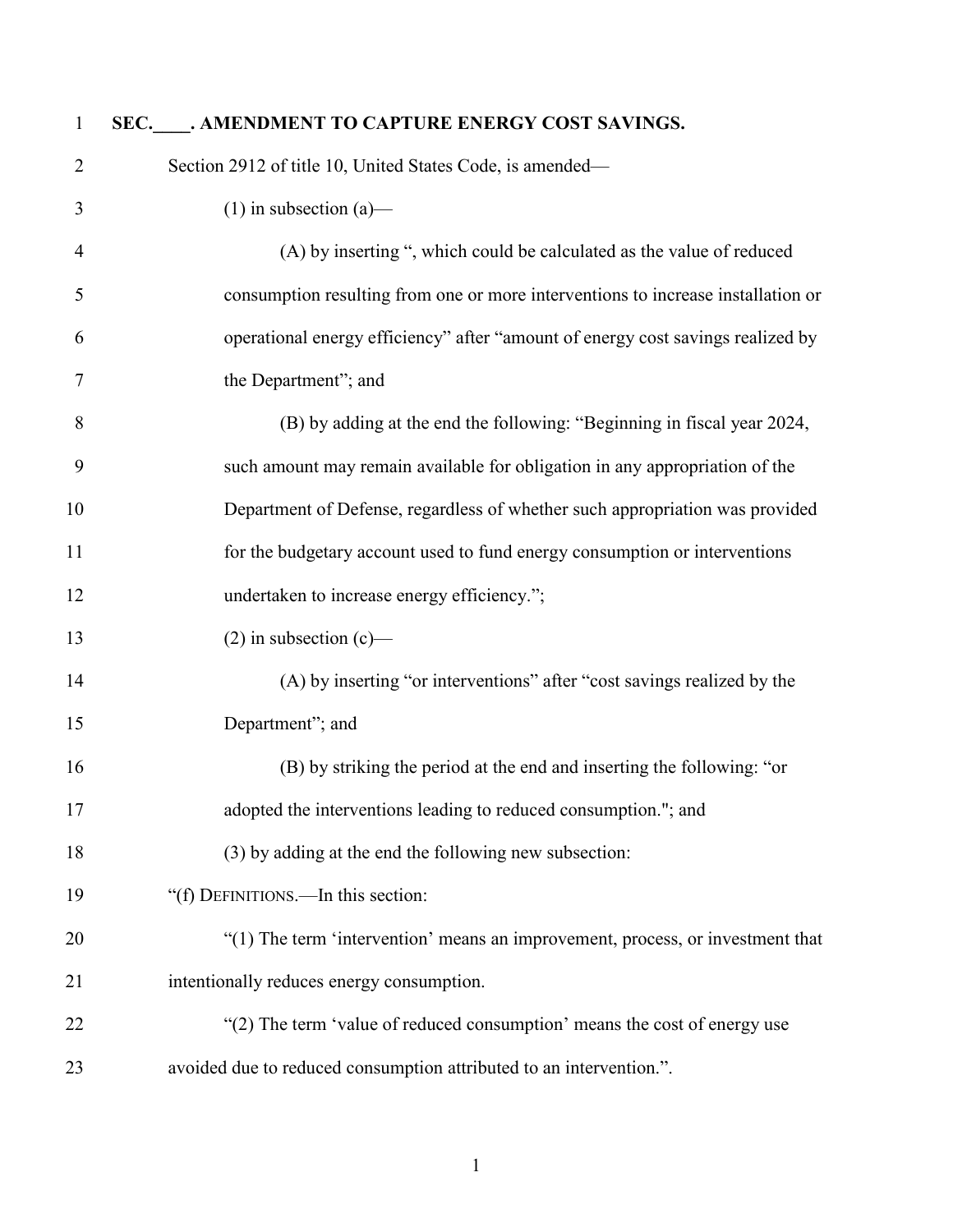## **[Please note: The "Changes to Existing Law" section below sets out in red-line format how the legislative text would amend existing law.]**

### **Section-by-Section Analysis**

Section 2912 of title 10 is a revenue neutral method of reinvesting savings earned by the Military Departments (MilDeps) through energy conservation. Initially enacted with a primary focus relating to facility energy, the impact of section 2912 has been expanded by allowing the reinvestment of operational energy savings on operational energy needs. However, the ongoing efforts of the Military Departments to expand the value of their energy savings has revealed a limitation in the language of the statute that this legislative proposal aims to resolve.

This proposal would resolve an issue with 10 USC  $\S$  2912 that reduces the ability of a MilDep to transfer energy cost savings to an account for uses pursuant to subsections (b) and (c) of section 2912. The current language, in combination with fiscal law and policy such as the DoD Financial Management Regulation, requires that energy cost savings be recoverable from the specific appropriation in which it was realized. However, in cases where one MilDep takes steps that result in savings across multiple MilDeps, the acting MilDep is precluded from benefiting from any savings not accruing to its own appropriation even though that MilDep bore the cost of the effort that resulted in the savings. Strategic airlift provides an example. Although the Department of the Air Force has invested in technology and processes that reduce consumption and generate savings to all MilDeps using airlift, Air Force cannot currently recover the full amount of those savings. It can only recover savings to the extent of its own use of strategic airlift even though it owns the assets that generate the savings for all MilDeps. Savings attributable to other MilDeps' use of strategic airlift are not recovered despite 2912's clear intention to make them available for other energy savings investments.

Fundamentally, this issue arises because the "energy cost savings" remain available only in the particular appropriation that funds energy consumption. This does not permit energy cost savings to "remain available" in the case of inter-service payments and working capital funds; the connection is tenuous, difficult, or impossible to establish, as in the case of strategic airlift noted above. To resolve the issue, the legislation allows energy cost savings, which may be calculated as the value of energy *consumption* savings, to remain available in any appropriation, regardless of whether it funds energy consumption or interventions.

The new language added to subsections (a) and (c), and the new subsection (f), implement these changes. The "energy cost savings…realized…" concept is retained, and the "value of reduced consumption resulting from one or more interventions to increase installation or operational energy efficiency," is added as an example of how energy cost savings might be calculated. Further language "Such amount may remain available for obligation in any appropriation of the Department of Defense, regardless of whether such appropriation was provided for the budgetary account used to fund energy consumption or interventions undertaken to increase energy efficiency," decouples the cost savings recovered from the appropriation used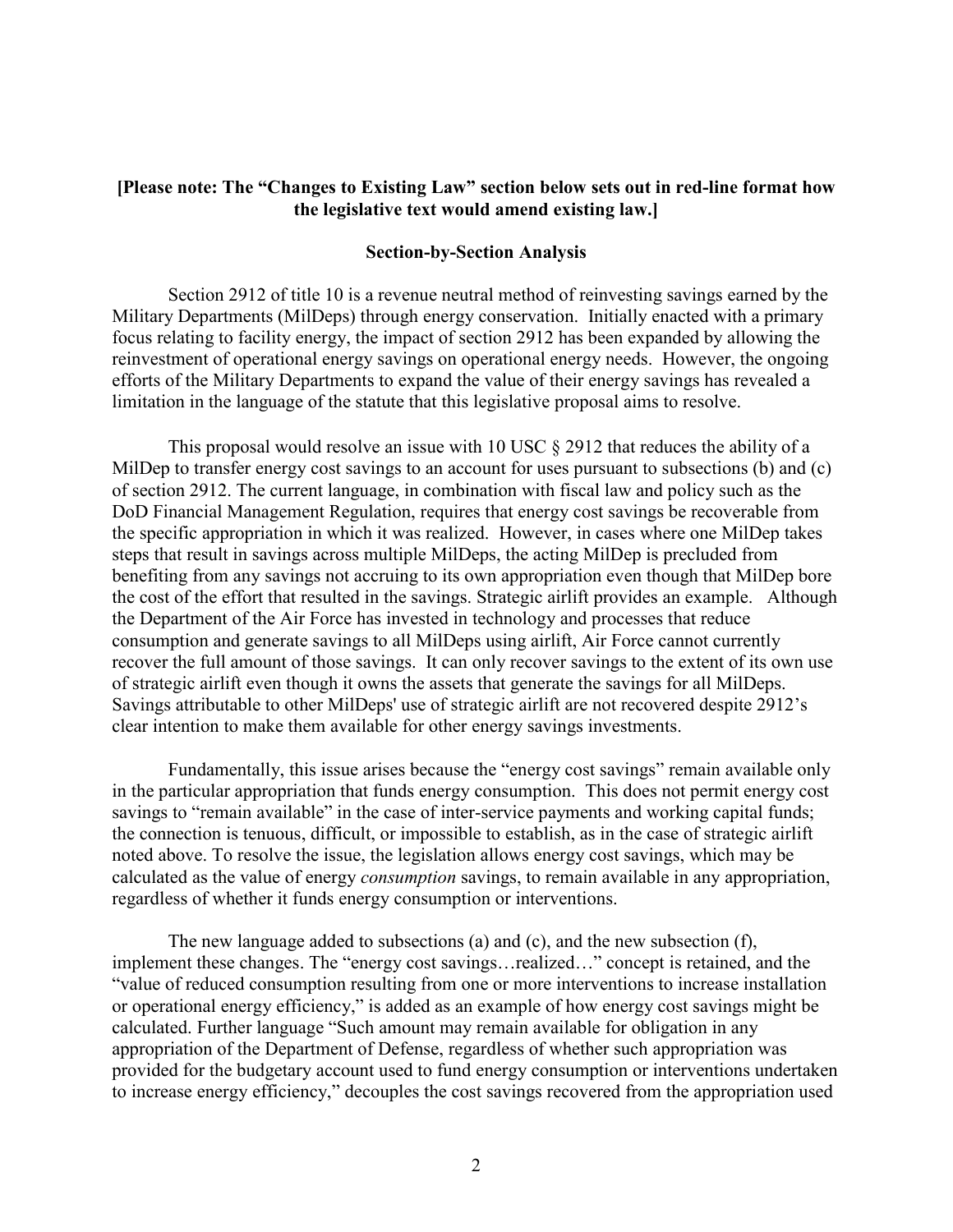to fund energy consumption. This clarifies that the Service that bore the costs of an energysaving intervention may realize the benefit of that investment under the statute from any appropriation with unobligated balances. The terms are defined in more detail in the new subsection (f).

The actual implementation of this new authority will be accomplished by working with USD(C) on amending Vol. 12, Chapter 12 of the DoD Financial Management Regulation, "Identification, Retention and Use of Energy and Water Conservation Savings." The amendment process takes time and each MilDep is typically provided an opportunity to coordinate on FMR changes. More specific language concerning implementation is not usually written into legislation itself because it is undesirable to do so. This is true for any legislation, not just legislation affecting DoD. Because the Executive branch is responsible for executing the laws enacted by Congress, agencies have discretion to implement new statutory authority in the means best suited to fit their circumstances. Prescriptive language in legislation as to implementation narrows the scope of that discretion and eliminates agency flexibility to adapt to future changed circumstances.

**Resource Information:** This proposal has no impact on the use of resources.

This proposal should continue to be cost-neutral. The authority to recover these savings writ large currently exists so there is no new budget authority being created. The proposal simply clarifies that the savings can be realized from multiple sources. The proposal preserves the existing structure of the Department's 2912 programs, while resolving this issue for the MilDeps.

**Changes to Existing Law:** The proposal would amend section 2912 of title 10, United States Code, as follows:

## **§ 2912. Availability and use of energy cost savings**

(a) AVAILABILITY.—An amount of the funds appropriated to the Department of Defense for a fiscal year that is equal to the amount of energy cost savings realized by the Department, which could be calculated as the value of reduced consumption resulting from one or more interventions to increase installation or operational energy efficiency, including financial benefits resulting from shared energy savings contracts entered into under section 2913 of this title, and, in the case of operational energy, from both training and operational missions, shall remain available for obligation under subsection (b) or (c), as the case may be, for that fiscal year and the succeeding fiscal year without additional authorization or appropriation. Beginning in fiscal year 2024, such amount may remain available for obligation in any appropriation of the Department of Defense, regardless of whether such appropriation was provided for the budgetary account used to fund energy consumption or interventions undertaken to increase energy efficiency.

(b) USE.—Except as provided in subsection (c) with respect to operational energy cost savings, the Secretary of Defense shall provide that the amount that remains available for obligation under subsection (a) and the funds made available under section 2916(b)(2) of this title shall be used as follows: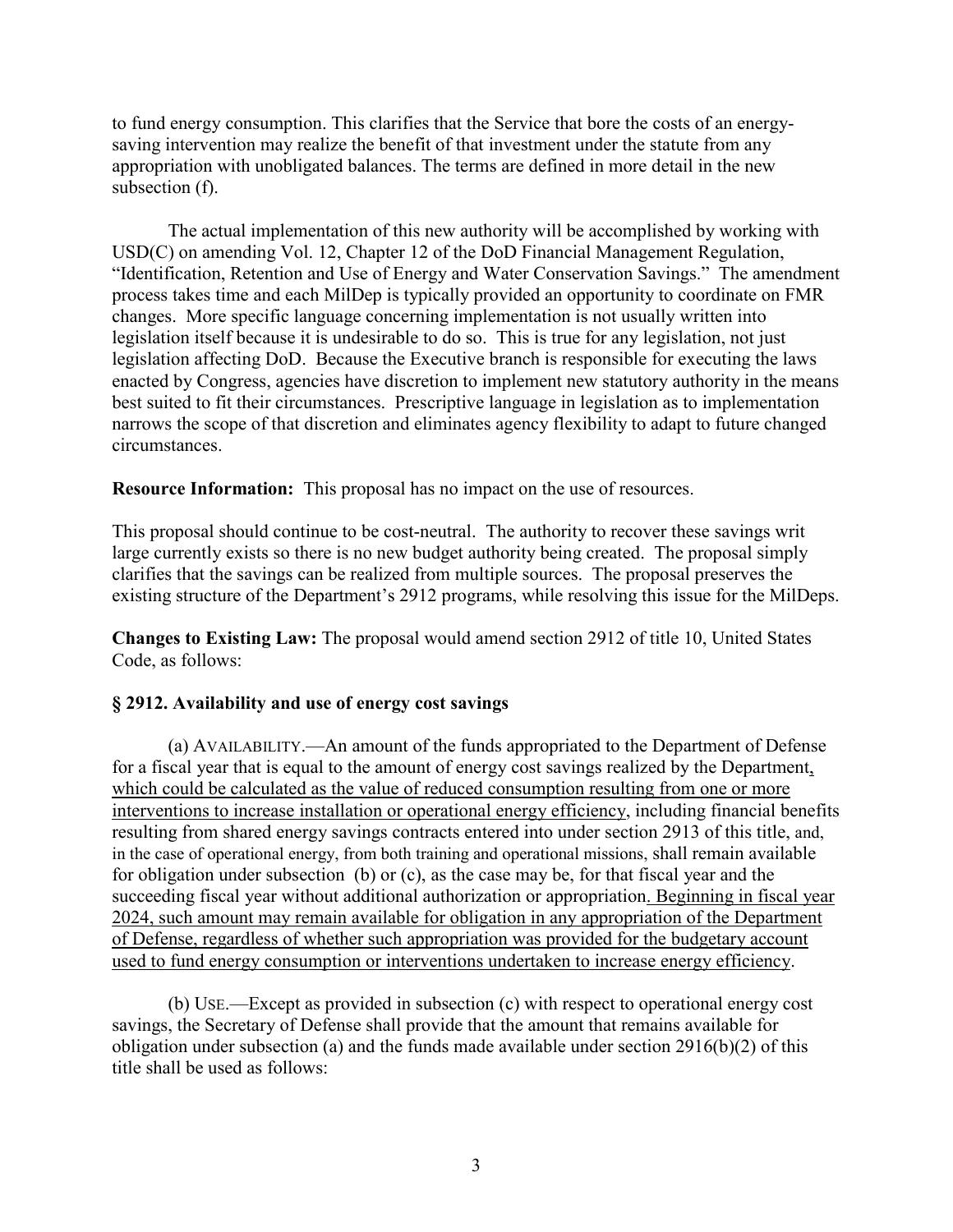(1) One-half of the amount shall be used for the implementation of additional energy resilience, mission assurance, weather damage repair and prevention, energy conservation, and energy security measures, including energy resilience and energy conservation construction projects, at buildings, facilities, or installations of the Department of Defense or related to vehicles and equipment of the Department, which are designated, in accordance with regulations prescribed by the Secretary of Defense, by the head of the department, agency, or instrumentality that realized the savings referred to in subsection (a).

(2) One-half of the amount shall be used at the installation at which the savings were realized, as determined by the commanding officer of such installation consistent with applicable law and regulations, for-

(A) improvements to existing military family housing units;

(B) any unspecified minor construction project that will enhance the quality of life of personnel; or

(C) any morale, welfare, or recreation facility or service.

(c) USE OF OPERATIONAL ENERGY COST SAVINGS.—The amount that remains available for obligation under subsection (a) that relates to operational energy cost savings realized by the Department or interventions shall be used for the implementation of additional operational energy resilience, efficiencies, mission assurance, energy conservation, or energy security within the department, agency, or instrumentality that realized that savings or adopted the interventions leading to reduced consumption.

(d) TREATMENT OF CERTAIN FINANCIAL INCENTIVES.—Financial incentives received from gas or electric utilities under section 2913 of this title shall be credited to an appropriation designated by the Secretary of Defense. Amounts so credited shall be merged with the appropriation to which credited and shall be available for the same purposes and the same period as the appropriation with which merged.

(e) TRANSFER OF AMOUNTS.—(1) The Secretary of Defense may transfer amounts described in subsection (a) that remain available for obligation to other funding accounts of the Department of Defense if the purpose for which such amounts will be used is a purpose specified in subsection (b) or (c).

(2) Amounts transferred to a funding account of the Department under paragraph (1) shall be available for obligation for the same period as amounts in that account.

(3) At the end of each fiscal year, the Secretary of Defense shall submit to Congress a report detailing any funds transferred pursuant to paragraph (1) during that fiscal year, including a detailed description of the purpose for which such amounts have been used.

(f) DEFINITIONS.—In this section:

(1) The term "intervention" means an improvement, process, or investment that intentionally reduces energy consumption.

(2) The term "value of reduced consumption" means the cost of energy use avoided due to reduced consumption attributed to an intervention.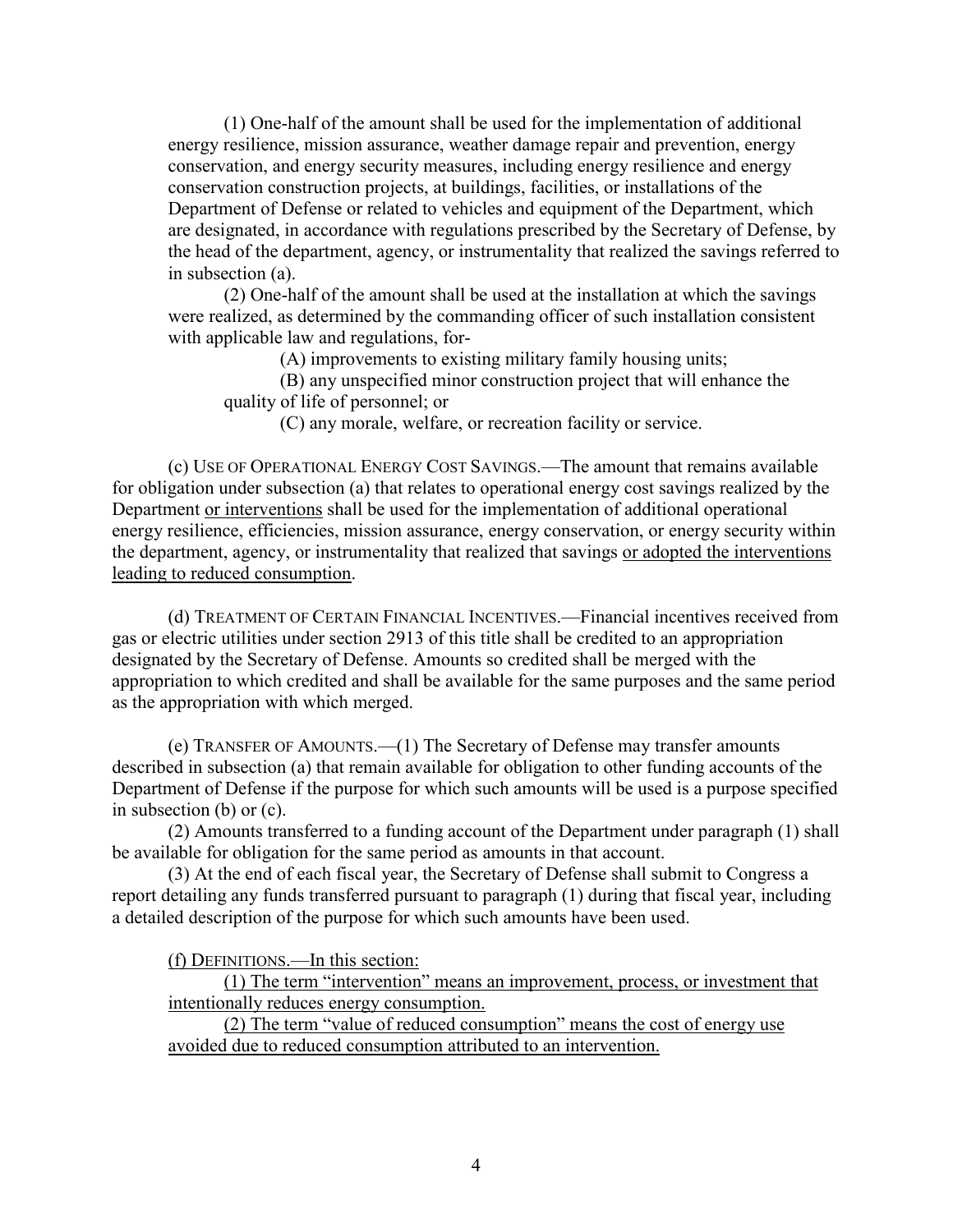# **SEC. \_\_\_. MILITARY INTELLIGENCE COLLECTION AND ANALYSIS PARTNERSHIPS.**

 (a) USE OF APPROPRIATED FUNDS.—The Director of the Defense Intelligence Agency may use not more than \$10,000,000 of appropriated funds available to the Defense Intelligence Agency for each fiscal year to pay for the expenses of partnerships with foreign countries, regional organizations with defense, intelligence, or security components, and security alliances of which the United States is a member for military intelligence collection and analysis activities. 8 (b) USE OF FUNDS OTHER THAN APPROPRIATED FUNDS.—Notwithstanding any other provision of law, the Director may use funds other than appropriated funds to pay for the expenses of partnerships with foreign countries, regional organizations with defense or security components, and security alliances of which the United States is a member for military 12 intelligence collection and analysis activities, except that— (1) no such funds may be expended, in whole or in part, by or for the benefit of the Defense Intelligence Agency for a purpose for which Congress had previously denied funds; (2) proceeds from the sale of military intelligence collection and analysis items may be used only to purchase replacement items similar to the items that are sold; and (3) the authority provided by this subsection may not be used to acquire items or services for the principal benefit of the United States. (c) LOGISTIC SUPPORT, SUPPLIES, AND SERVICES.—Notwithstanding any other provision of law, the Director may exercise the authority under this section to pay for, or otherwise facilitate, the logistic support, supplies, and services associated with partnerships with foreign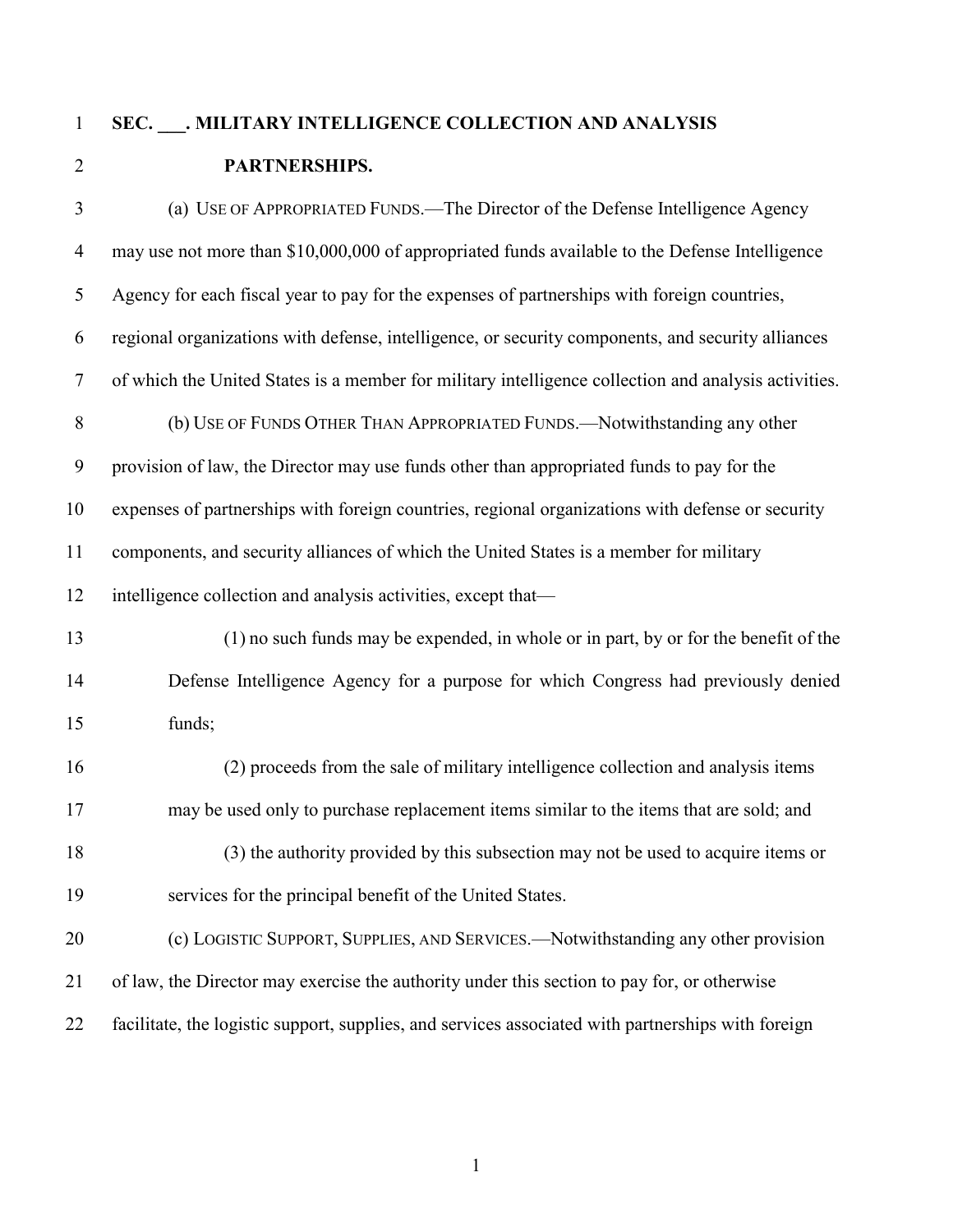countries, regional organizations with defense or security components, and security alliances of which the United States is a member.

| $\mathfrak{Z}$ | (d) COORDINATION WITH SECRETARY OF STATE.—The Director of the Defense                             |
|----------------|---------------------------------------------------------------------------------------------------|
| $\overline{4}$ | Intelligence Agency shall coordinate the military intelligence collection and analysis activities |
| 5              | funded pursuant to this section with the Secretary of State.                                      |
| 6              | (e) COORDINATION WITH DIRECTOR OF NATIONAL INTELLIGENCE.— The Director of the                     |
| 7              | Defense Intelligence Agency shall coordinate the military intelligence collection and analysis    |
| $8\,$          | activities funded pursuant to this section with the Director of National Intelligence.            |
| 9              | (f) MILITARY INTELLIGENCE COLLECTION AND ANALYSIS ACTIVITY DEFINED.-In this                       |
| 10             | section, the term "military intelligence collection and analysis activity" means—                 |
| 11             | (1) the conduct of a combined human intelligence and counterintelligence                          |
| 12             | activity;                                                                                         |
| 13             | (2) the collection, processing, exploitation, analysis, and dissemination of all-                 |
| 14             | source intelligence;                                                                              |
| 15             | (3) the conduct of a foreign defense intelligence liaison relationship or defense                 |
| 16             | intelligence exchange program; or                                                                 |
| 17             | (4) the research, development, acquisition, and sustainment of an information                     |
| 18             | technology system or telecommunication capability in support of an activity described in          |
| 19             | paragraph $(1)$ , $(2)$ , or $(3)$ .                                                              |
| 20             | $(g)$ SUNSET.—                                                                                    |
| 21             | (1) IN GENERAL.—Subject to paragraph (2), the authority to carry out this section                 |
| 22             | shall terminate on the date that is five years after the date of the enactment of this Act.       |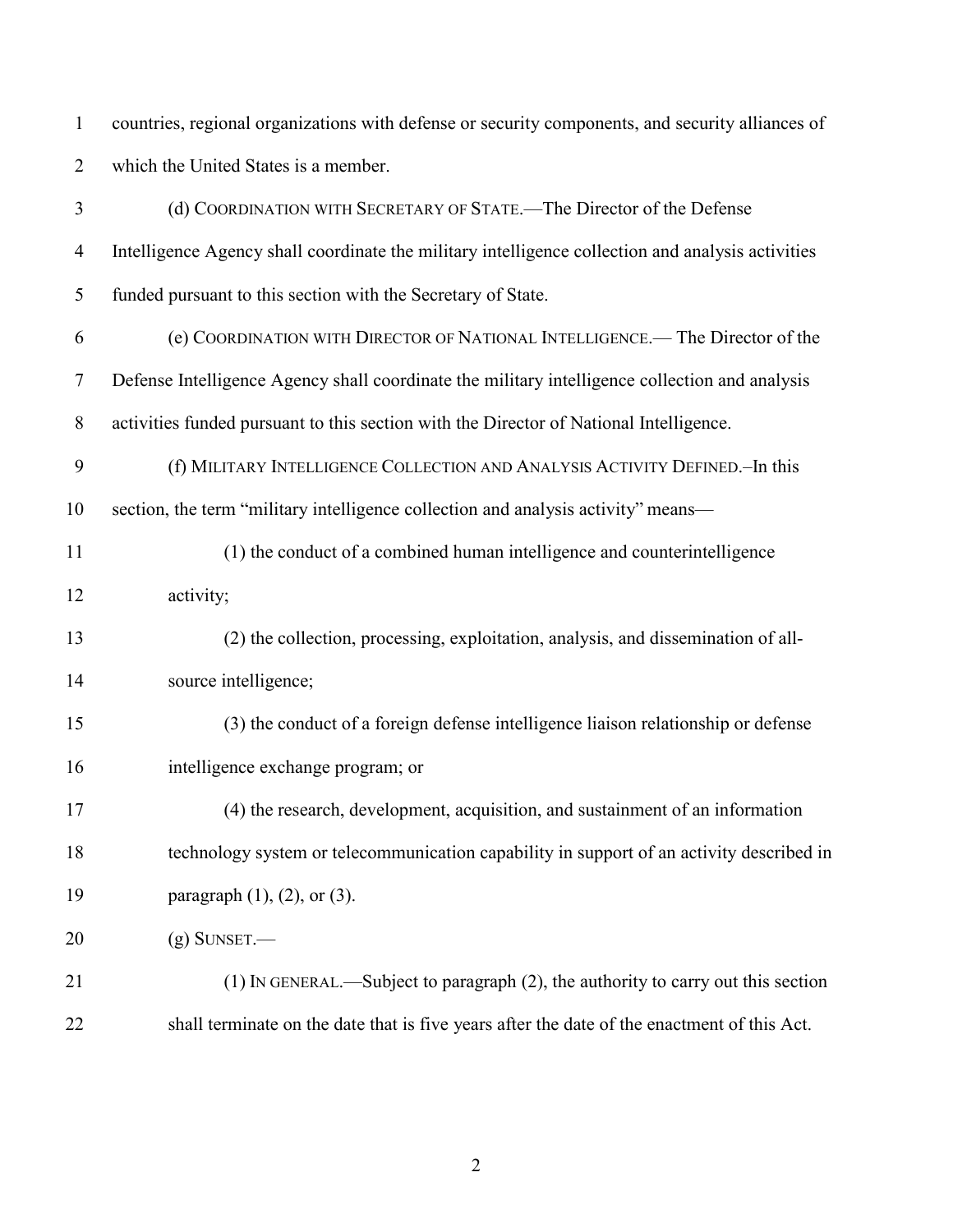|   | (2) EXCEPTION.— A military intelligence collection and analysis activity for                 |
|---|----------------------------------------------------------------------------------------------|
| 2 | which funds have been obligated under this section before the date on which the authority    |
|   | to carry out this section terminates under paragraph $(1)$ may continue until the completion |
| 4 | of the activity.                                                                             |

#### **Section-by-Section Analysis**

This proposal would provide the Director of the Defense Intelligence Agency (DIA)with authority that is similar to the statutory authority of the National Geospatial-Intelligence Agency (NGA) (10 U.S.C. 443) and the National Security Agency (NSA) (10 U.S.C. 421) to use funds for foreign partner partnerships.

The proposed authority will enable DIA to satisfy certain mission requirements by authorizing: (1) the use of appropriated funds to pay for expenses associated with combined military intelligence collection and analysis activities; (2) the acceptance and use of other than appropriated funds (*i.e.*, foreign partner funds) to pay for expenses associated with combined military intelligence collection and analysis activities, and; (3) the use of this authority to pay for the logistic support, supplies, and services associated with partnerships with foreign countries, regional organizations with defense or security components, and security alliances of which the United States is a member. The proposed authority will offer DIA flexibility and agility when working with its foreign partners on time-sensitive DIA mission requirements.

The proposed authority serves as an initial step in furtherance of DIA's ability to work more closely with its foreign partners to gain intelligence advantage. The dollar limitation in subsection (a) and the sunset in subsection (g) limit the scope of the proposed initial authority to allow the DIA and Congress to determine whether a permanent authority is warranted. DIA will report to the Secretary of Defense, the Office of the Director of National Intelligence (ODNI), the Department of State, and Congress on implementation of this authority and its effect on DIA's intelligence mission capabilities prior to expiration of this authority.

This proposal advances the Department of Defense's priority of enhancing intelligence and security integration with American allies, including the Commonwealth Allies. This proposal enables DIA to fully implement the priority of the Department by enabling DIA to draw upon foreign partner capabilities and share common practices and technologies to the ultimate benefit of DIA's mission.

DIA would use this authority to integrate analysis and collection to meet the shared operational needs and priorities of the Defense Intelligence Enterprise and its foreign partners. For example, DIA's Machine-assisted Analytic Rapid-repository System (MARS) is a multi-year program to transform current foundational military intelligence databases into an environment with the capacity to use machine learning and artificial intelligence to automate database processes and rapidly synthesize big data. The Five Eyes partners, including the United States, intend to socialize common requirements and pursue interoperability between each partner's